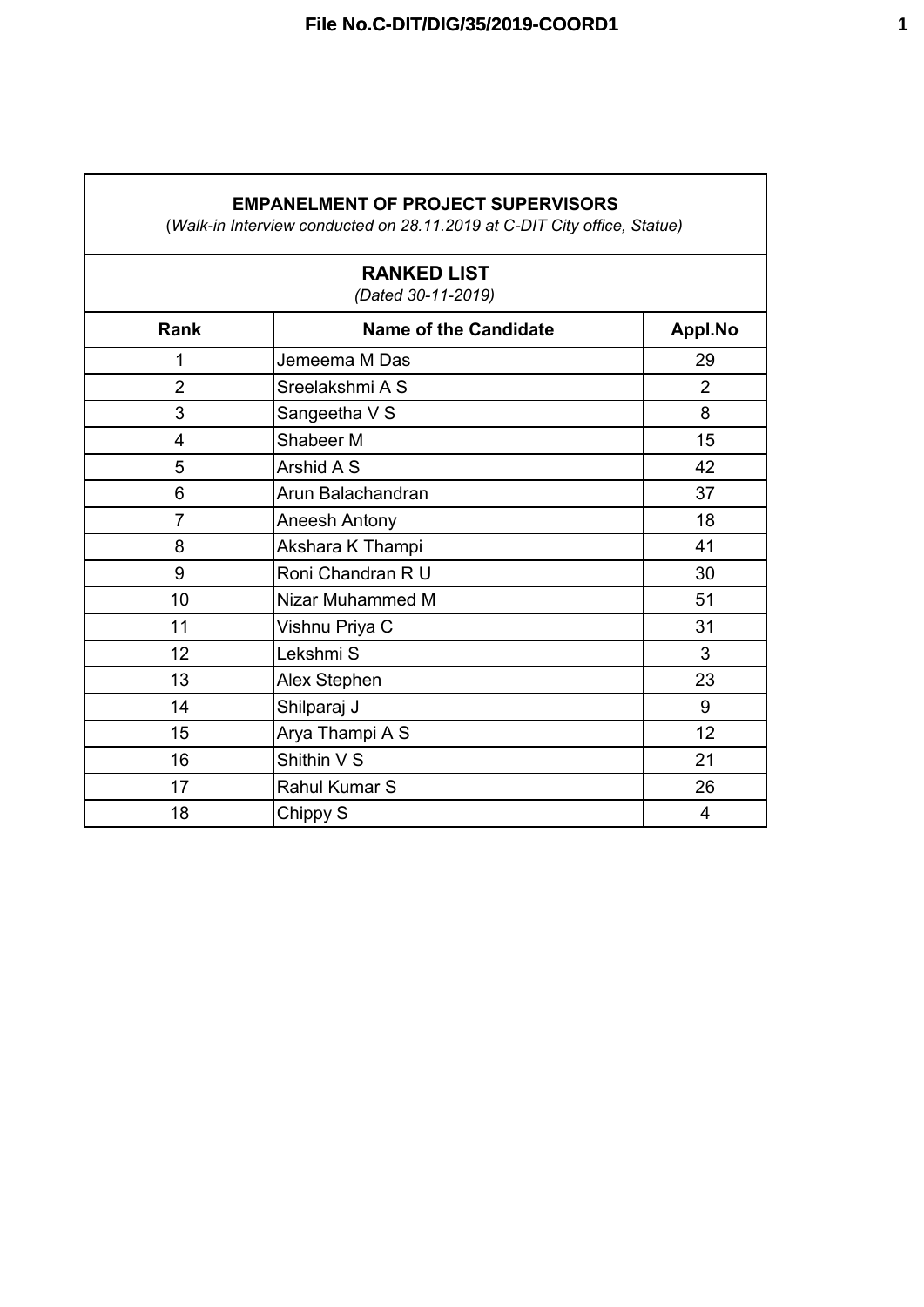| <b>EMPANELMENT OF MANUSCRIPT ASSISTANTS</b><br>(Walk-in Interview conducted on 28.11.2019 at C-DIT City office, Statue) |                              |          |  |  |
|-------------------------------------------------------------------------------------------------------------------------|------------------------------|----------|--|--|
| <b>RANKED LIST</b><br>(Dated 30-11-2019)                                                                                |                              |          |  |  |
| Rankl                                                                                                                   | <b>Name of the Candidate</b> | Appl No. |  |  |
| 1                                                                                                                       | Thiruvengedam S              | 50       |  |  |
| 2                                                                                                                       | Paul Raj R                   | 49       |  |  |
| 3                                                                                                                       | Rajadurai                    | 28       |  |  |

 $4$  Jeslin Raja Shyla R  $57$ 

5 Rani R 34

6 Sheeja C 11

7 Pown Raj P 47

8 Vijayakumar A 48